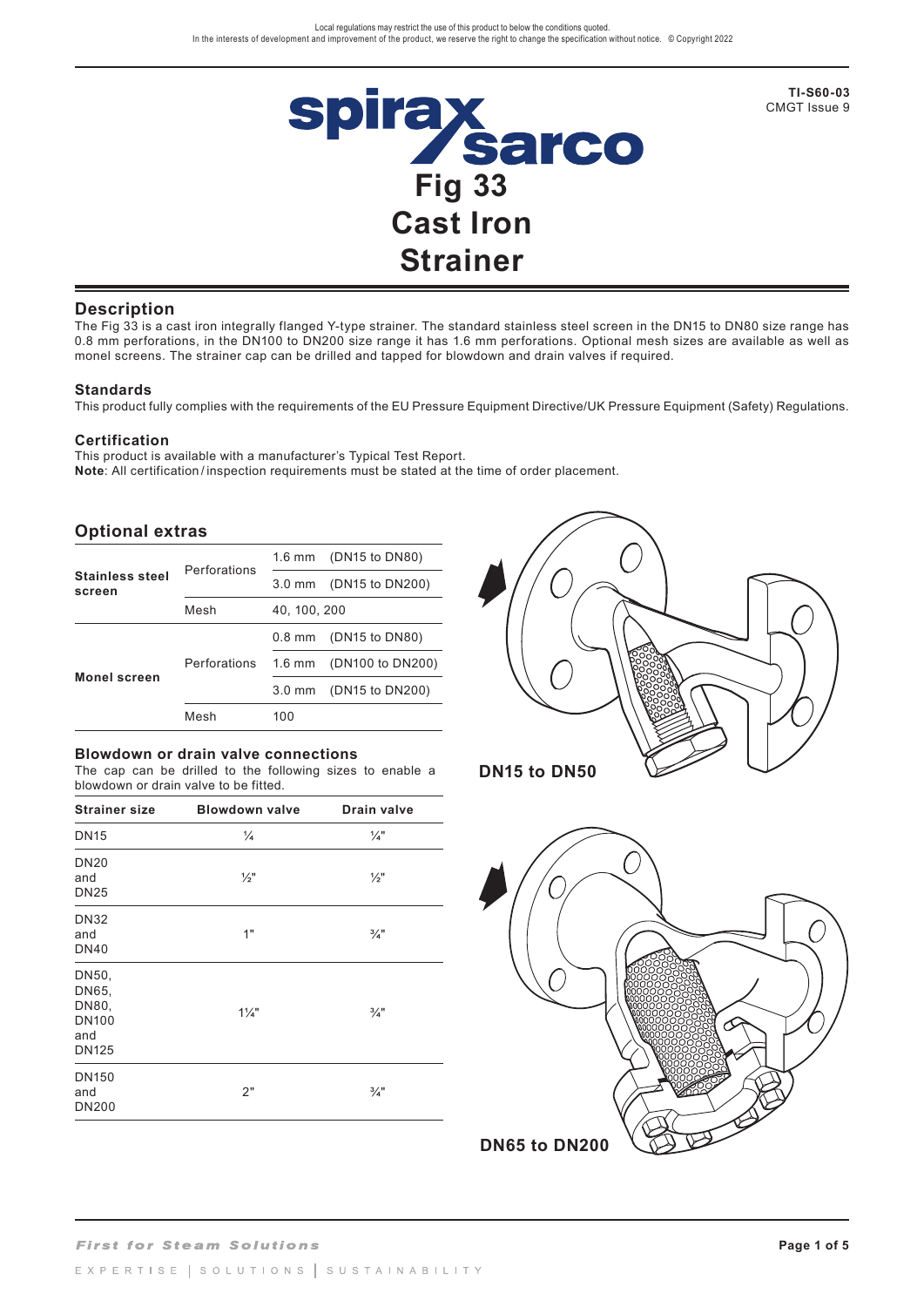# **Sizes and pipe connections**

DN15, DN20, DN25, DN32, DN40, DN50, DN65, DN80, DN100, DN125, DN150 and DN200 Standard available flanges: EN 1092 PN16, AS 2129 table F **Note**: Fig 37 ASME 150 is available to replace Fig 33 ASME connection

# **Pressure/temperature limits**



The product **must not** be used in this region.

- **A A** Flanged EN 1092 PN16
- **B B** Flanged AS 2129 Table F

|                                                                      | Body design conditions        | <b>PN16</b>                          |          |
|----------------------------------------------------------------------|-------------------------------|--------------------------------------|----------|
| <b>PMA</b>                                                           | Maximum allowable pressure    | 16 bar $q$                           |          |
| TMA                                                                  | Maximum allowable temperature |                                      | 300 °C   |
|                                                                      |                               | DN <sub>15</sub> to DN <sub>50</sub> | $-10 °C$ |
| Minimum allowable temperature                                        |                               | DN65 to DN200                        | 0 °C     |
|                                                                      |                               | EN 1092 PN16                         | 13 bar g |
| Maximum operating pressure for saturated steam service<br><b>PMO</b> |                               | AS 2129 Table F                      | 13 bar g |
| <b>TMO</b>                                                           | Maximum operating temperature | 300 °C                               |          |
|                                                                      | Minimum operating temperature |                                      | 0 °C     |
| Designed for a maximum cold hydraulic test pressure of               |                               |                                      | 24 bar g |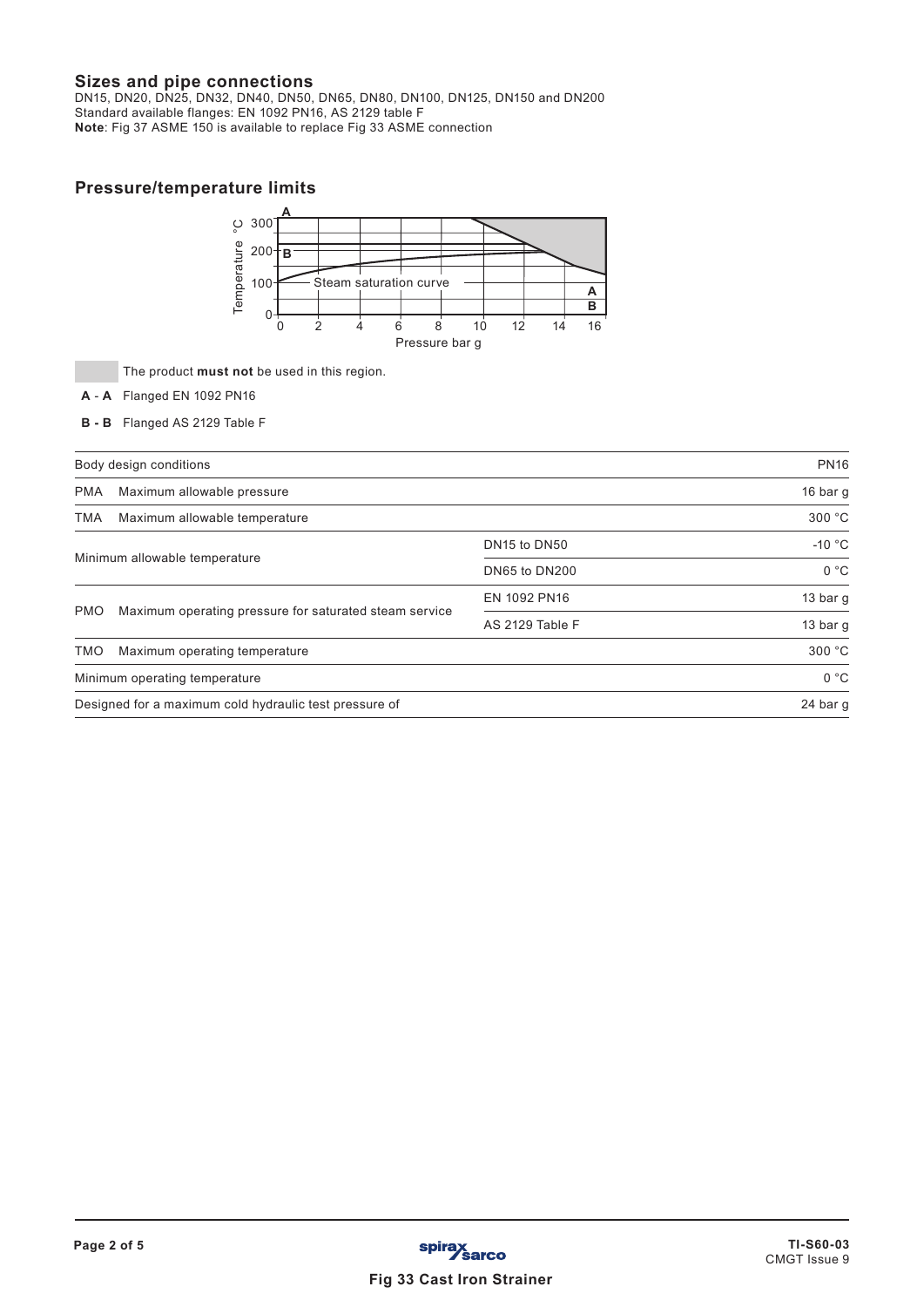

| No.            | Part                   |                                      | <b>Material</b>                |                       |  |
|----------------|------------------------|--------------------------------------|--------------------------------|-----------------------|--|
| 1              | Body                   |                                      | Cast iron                      | <b>DIN 1691 GG 20</b> |  |
|                | Cap                    | DN <sub>15</sub> to DN <sub>50</sub> | SG iron                        | DIN 1693 GG 25        |  |
| $\overline{2}$ | DN65 to DN200<br>Cover |                                      | Cast iron                      | <b>DIN 1691 GG 20</b> |  |
| 3              | Cap gasket             |                                      | Reinforced exfoliated graphite |                       |  |
| 4              | Strainer screen        |                                      | Austenitic stainless steel     | <b>ASTM A240 316L</b> |  |
| 5              | <b>Bolts</b>           |                                      | Carbon steel                   | BS 4169 Gr. 8.8       |  |
|                |                        |                                      |                                |                       |  |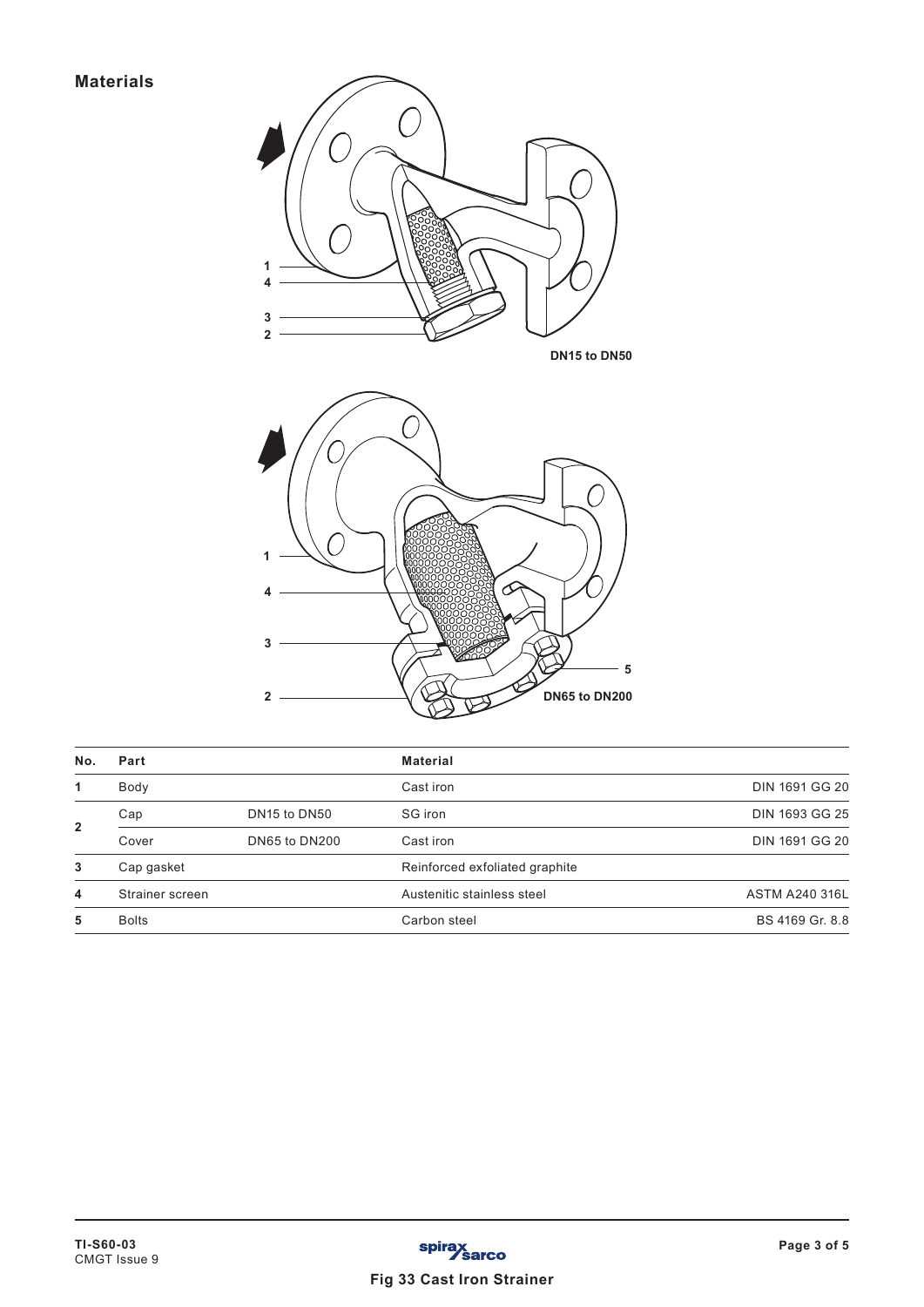# **Kv values**

| <b>Size</b>                        |   |     |         |      |    |      |    |     | DN15 DN20 DN25 DN32 DN40 DN50 DN65 DN80 DN100 |     | <b>DN125 DN150</b> | <b>DN200</b> |
|------------------------------------|---|-----|---------|------|----|------|----|-----|-----------------------------------------------|-----|--------------------|--------------|
| Perforations 0.8, 1.6 and 3.0 mm 5 |   |     | 8 13 22 |      | 29 | 46 — | 72 | 103 | 155                                           | 237 | 340                | 588          |
| Mesh 40 and 100                    | 5 | - 8 | - 13    | - 22 | 29 | 46 — | 72 | 103 | 155                                           | 237 | 340                | 588          |
| Mesh 200                           |   | -6  | 10      | - 17 | 23 | -37  | 58 | 83  | 124                                           | 186 | 268                | 464          |

For conversion:

 $C_V$  (UK) =  $K_V \times 0.963$ 

 $C_V$  (US) =  $K_V$  x 1.156

### **Dimensions/weights (approximate) in mm and kg**

| <b>Size</b>  | <b>PN16</b><br>A | AS2129<br>A | в   | C   | Screening<br>area cm <sup>2</sup> | Weight |
|--------------|------------------|-------------|-----|-----|-----------------------------------|--------|
| <b>DN15</b>  | 130              | 130         | 70  | 110 | 27                                | 1.8    |
| <b>DN20</b>  | 150              | 147         | 80  | 130 | 43                                | 2.7    |
| <b>DN25</b>  | 160              | 157         | 95  | 150 | 73                                | 3.4    |
| <b>DN32</b>  | 180              | 176         | 135 | 225 | 135                               | 6.0    |
| <b>DN40</b>  | 200              | 194         | 145 | 240 | 164                               | 7.2    |
| <b>DN50</b>  | 230              | 224         | 175 | 300 | 251                               | 10.9   |
| <b>DN65</b>  | 290              | 288         | 200 | 335 | 327                               | 21.7   |
| <b>DN80</b>  | 310              | 304         | 210 | 340 | 361                               | 25.9   |
| <b>DN100</b> | 350              | 350         | 255 | 415 | 545                               | 38.5   |
| <b>DN125</b> | 400              | 400         | 300 | 510 | 843                               | 63.0   |
| <b>DN150</b> | 480              | 480         | 345 | 575 | 1117                              | 87.0   |
| <b>DN200</b> | 600              | 598         | 435 | 730 | 1909                              | 153.0  |



## **Safety information, installation and maintenance**

For full details see the Installation and Maintenance Instructions (IM-S60-18) supplied with the product.

### **Installation note**

The strainer should be installed in the direction of flow, as indicated on the body. On applications involving steam or gases the pocket should be in the horizontal plane. On liquid systems the pocket should point downwards. Suitable isolation valves must be installed to allow for safe maintenance and trap replacement.

### **Maintenance note**

Maintenance can be completed with the strainer in the pipeline.

### **Disposal**

The product is recyclable. No ecological hazard is anticipated with disposal of this product providing due care is taken.

### **How to order**

**Example**: 1 off DN25 Spirax Sarco Fig 33 strainer having EN 1092 PN16 flanged connections. The strainer must be supplied with a stainless steel screen having 0.8 mm perforations.